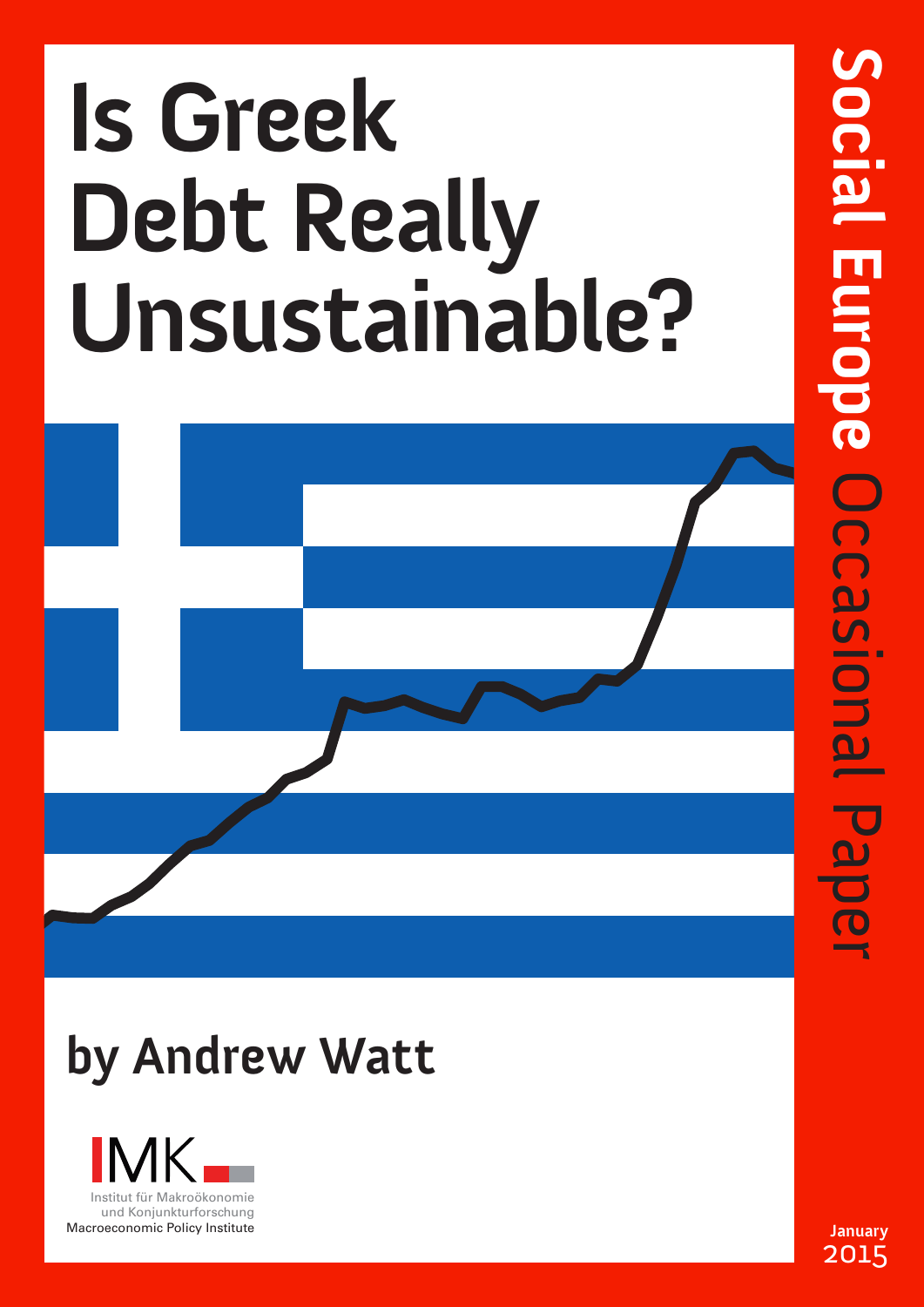### **Is Greek Public Debt Unsustainable? It's The (nominal growth rate of the) Economy, Stupid!**

Greece will go to the polls on January  $25<sup>th</sup>$  and everybody from German conservatives to Greek leftists seems to agree: Greek public debt is unsustainable. A haircut on investors and some form of partial default – more politely known as debt restructuring – is the only answer.

On the face of it, this is understandable. As Fig. 1 shows<sup>1</sup> Greek public debt exploded during the crisis from around 100% of annual GDP to more than 170% in 2011. If fell back temporarily in 2012 thanks to the haircut imposed on investors, and cuts in the interest rate. But in 2013 and again in the year that has just ended it rose once again, reaching more than 175% of GDP. And this is despite the debt restructuring and swingeing cuts in public spending and tax hikes. It would seem that a further round of debt restructuring is unavoidable. However, a closer look reveals this is far from inevitable. To see why one needs to look both at the situation in Greece itself, but also consider the policy context within the monetary union as a whole. All that Greece needs is a little nominal economic growth.





1

All the figures in this paper are based on data from the AMECO database, except Fig. 6 which uses my own calculations on Eurostat data.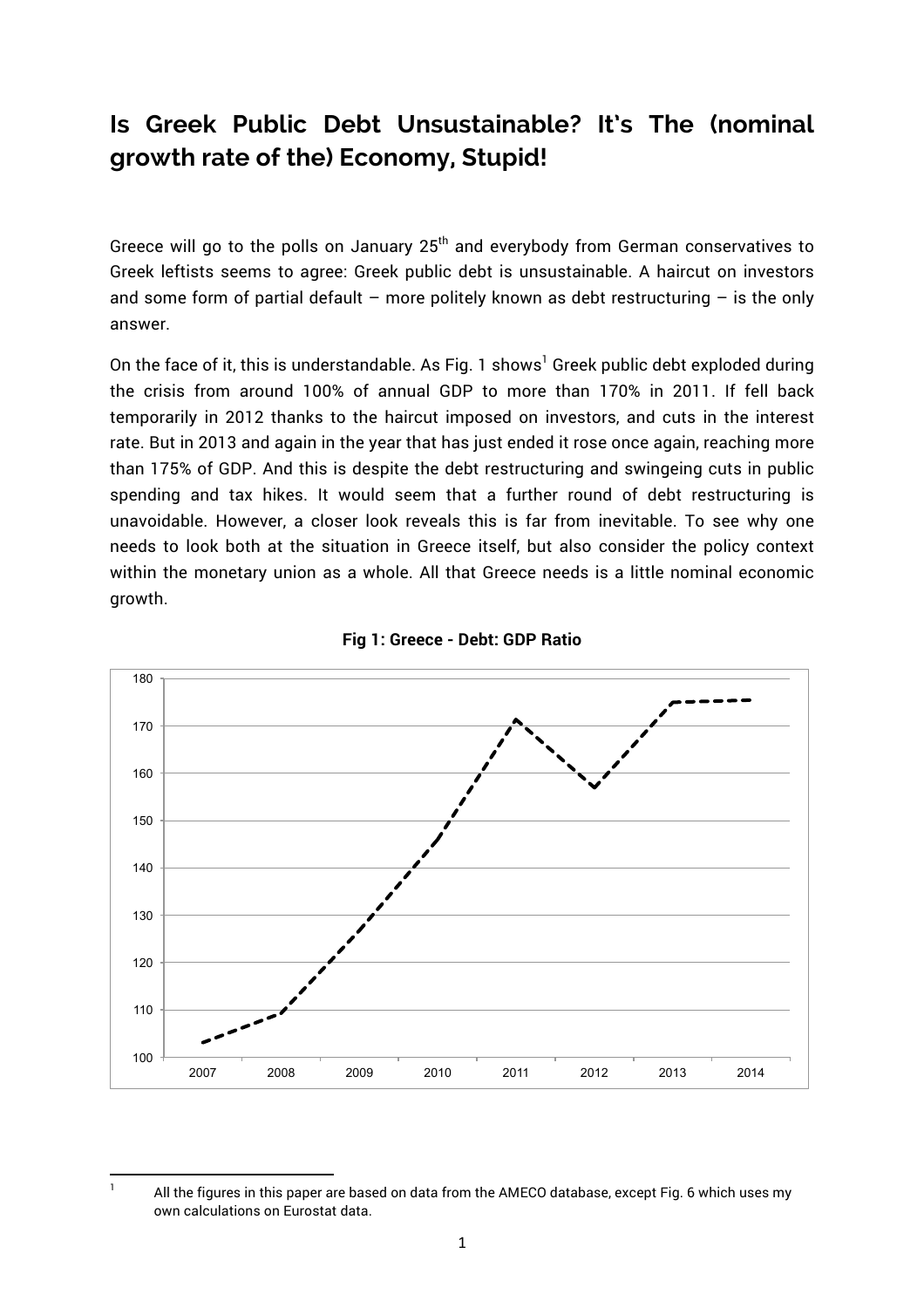#### **The Debt-service Burden**

First consider the burden of interest payments. Figure 2 shows the numbers for Greece and a selection of other Euro Area countries. $^2$  In 2014 Greece had to devote 4.3% of GDP to pay interest on public debt. This figure is a massive reduction compared with the crushing burden of more than 7% in 2011: debt restructuring has helped. Note also that the current figure is considerably lower than in Portugal and Italy, and about the same as in Ireland. Looking more broadly at euro area countries and further back in time, we see that Belgium and Italy have faced very much higher relative interest rate burdens (5-6% of GDP) in the recent past, while even fiscal paragons such as Austria and Germany have shouldered more than 3% of annual output. None of these figures, by themselves, suggests that Greece is "obviously" unable to service its public debt, even if that debt is high and has risen sharply. Nor, conversely, is it evident that Greece alone faces problems of ensuring fiscal sustainability: a number of Euro Area countries face historically rather high – but not extreme – debt service burdens.



#### **Fig. 2: Interest payments on government debt, % GDP**

The fact that – contrary to what most media and political commentary might lead one to believe – the Greek interest rate burden is not spectacularly high (nor are debt ratios

 $\overline{2}$  I have removed some smaller countries and recent entrants to improve visibility. The figures for 2015 and 2016 are Commission forecasts.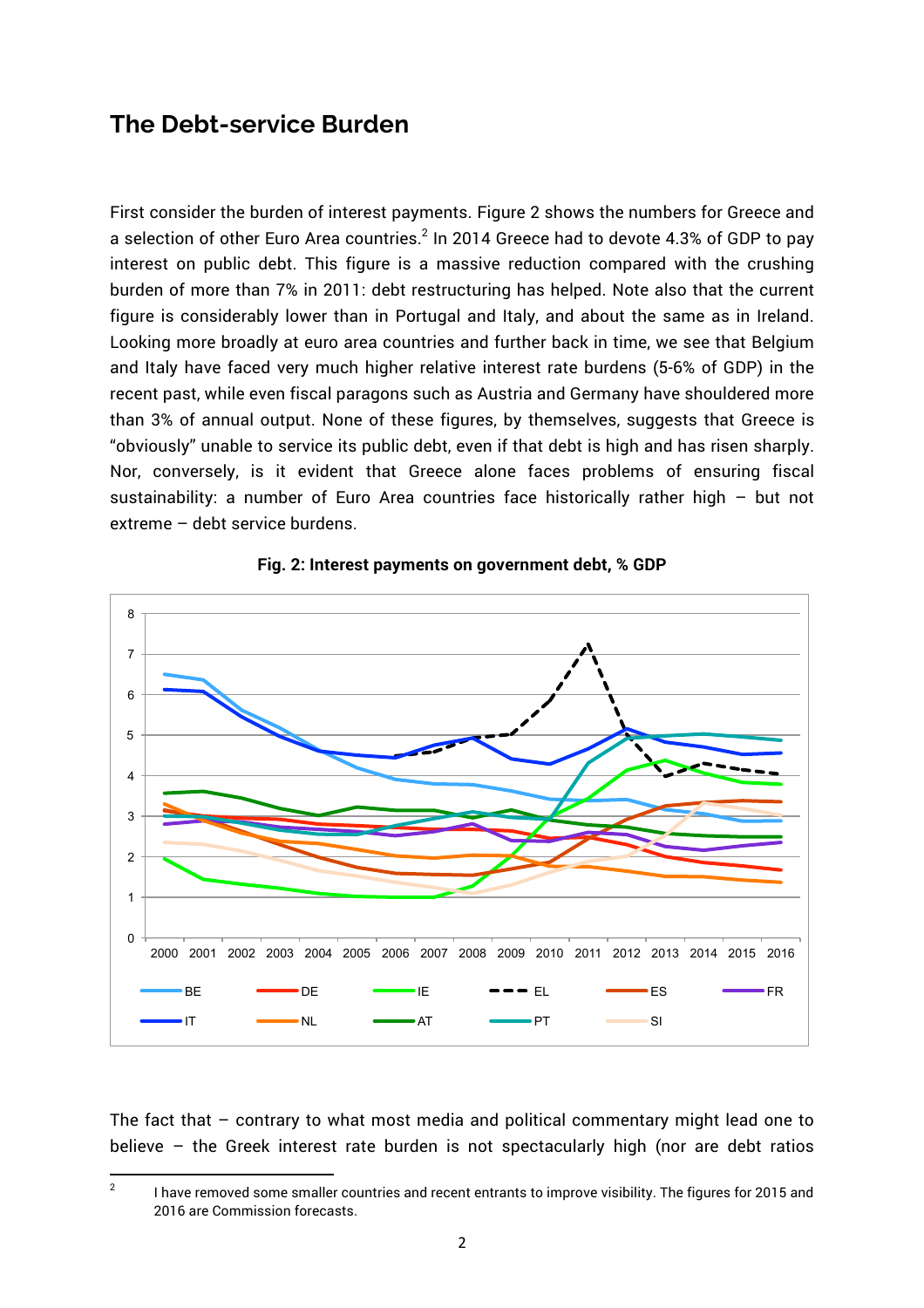galloping out of control) is due not least to the very substantial lowering of effective interest rates.<sup>3</sup> As Figure 3 shows, there has been a general decline in the interest rates paid on their outstanding debt by Member States, but the decline in Greece is particularly dramatic. From slightly above the average of the countries considered here, at 4.7%, the effective rate declined to just 2.4%, one of the lowest in the monetary union and  $-1$  dare say a surprise to many – actually a fraction lower than that paid by Germany. This is a reflection of the improved conditions (belatedly) offered to Greece in 2012.





<sup>3</sup> The AMECO series (AYIGD) sets actual interest payments in the current year in proportion to the government debt of the previous year.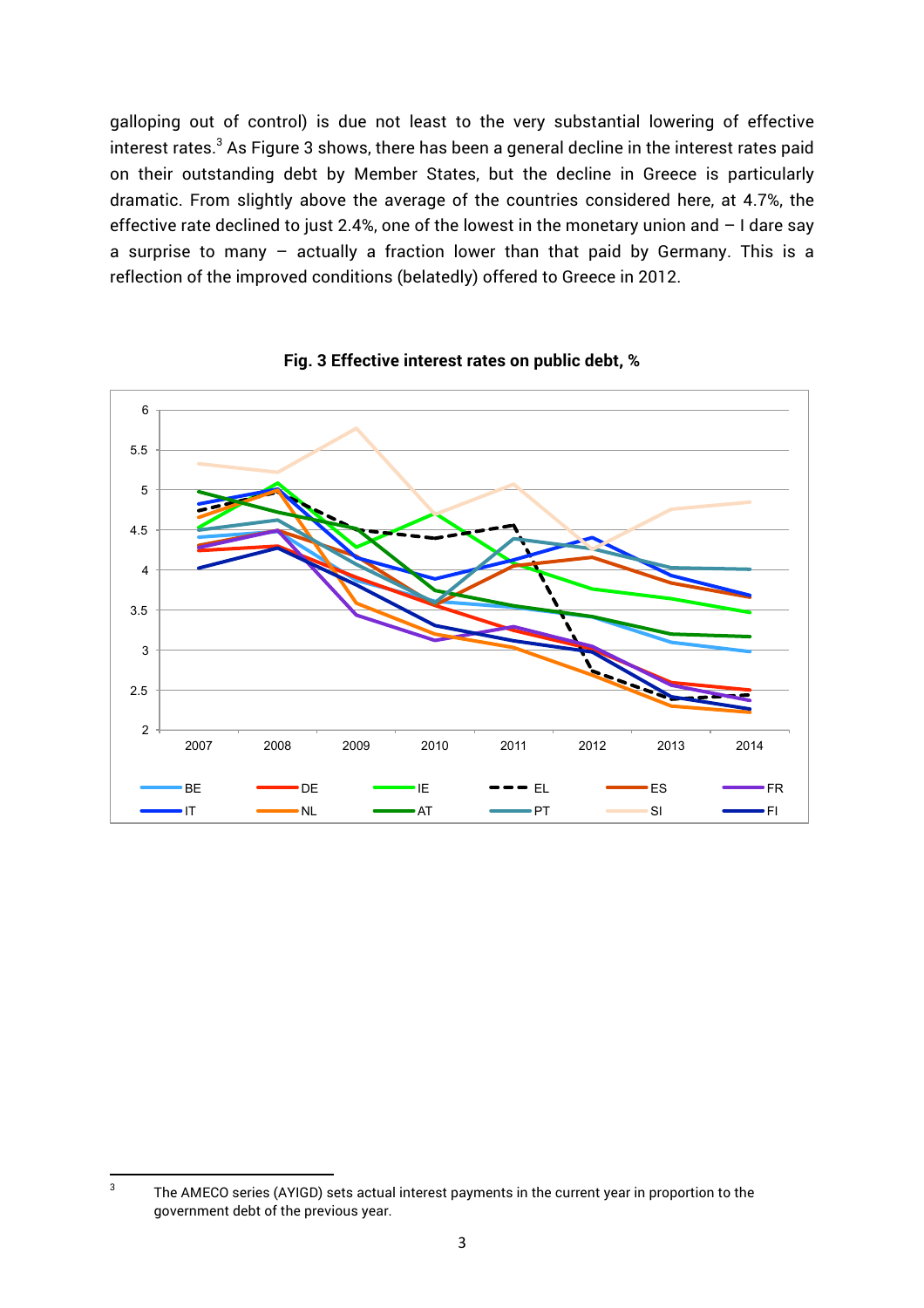#### **The Drivers Of The Debt-to-GDP Ratio**

To ensure debt sustainability, the volume of debt does not have to decline. It is sufficient that it be on a firm downward trajectory as a share of nominal GDP. As is well known, the change in the debt-to-GDP ratio depends on four variables, and four alone<sup>4</sup>: the existing debt-to-GDP ratio, the primary – that is before interest payments – budget deficit/surplus, the nominal interest rate on the debt, and the nominal growth rate. We have seen that the existing debt burden is very high, but the interest rate low. Let us now consider the primary fiscal deficit/surplus. Whatever value the other variables take, a primary surplus (deficit) reduces (increases) the debt-to-GDP ratio by an equal amount. After running deficits as far back as the eye can see, Greece posted a very substantial primary surplus of 2.7% of GDP in 2014. As Fig. 4 shows this is considerably higher than all the other countries. The gap between the Greek surplus and the Spanish deficit ratios exceeds five percentage points.



**Fig. 4 Primary Budget Balance, 2014**

The European Commission foresees further increases in the primary surplus in the current and coming year: clearly, whether this will come to pass depends on whether further belt tightening occurs and  $-$  not independently of that  $-$  how nominal GDP develops, to which we return. The key point here is that posting primary surpluses puts Greek debt ratios on a declining path, unless that improvement is offset by the other term in the debt-change

<sup>4</sup> The equation can be written  $\Delta$  D/Y<sub>t-t-1</sub> = (r-g) D/Y<sub>t-1</sub> – PB, where D is the government debt, Y is output, r the interest rate, g the growth rate and PB the primary government balance. All variables are in nominal terms. A subtlety that I ignore here is that the public debt of most other countries is held domestically. This makes debt servicing easier because the interest income earned by residents is subject to taxation. A very high proportion of Greek debt is currently held abroad, mostly by public institutions. However, there are also arrangements in place to transfer some of the earnings on Greek bonds to the Greek treasury, so that this feature is probably not of decisive importance.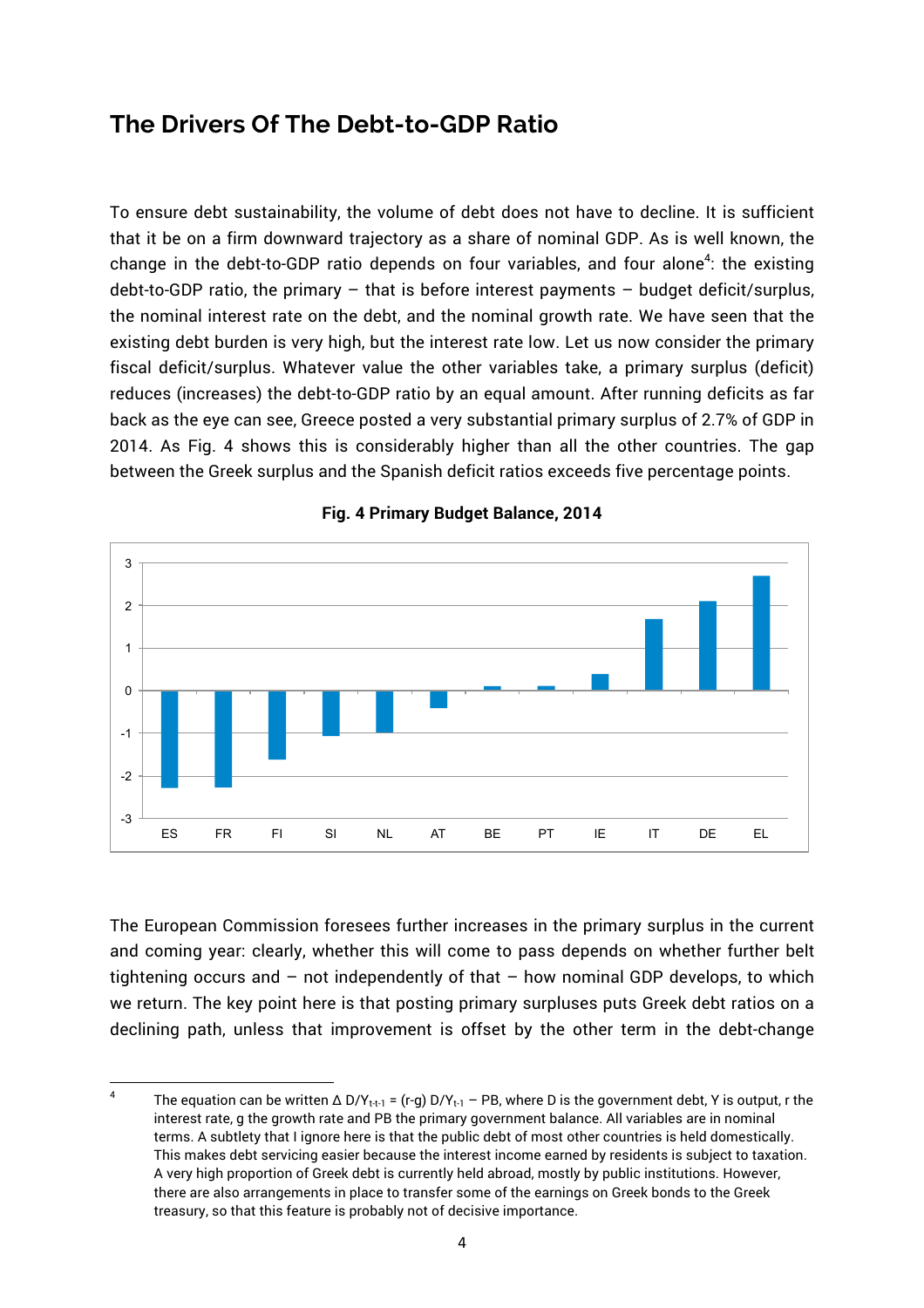equation. This is the existing debt-to-GDP ratio (i.e. currently 1.75) multiplied by the difference between the nominal growth rate and the nominal interest rate.



**Fig. 5 Nominal GDP, Annual % change**

Fig. 5 shows the growth rate of nominal GDP in Greece and for comparison that of the Euro Area as a whole. It clearly reveals the proximate cause of the explosion of Greek debt ratios. The nominal growth rate in Greece was very similar, actually slightly higher, than the Euro Area average until 2009. However, whereas 2009 was the sole year in which nominal output contracted in the currency union as a whole, in Greece it has been negative for six consecutive years, during which time nominal output has fallen by more than 25%. Nominal interest rates on government bonds cannot be negative. Even if interest rates were zero, negative nominal output growth of, say, 5% serves to increase a debt ratio of 175% of GDP by 8.75% in a single year, merely due to the "mechanical" impact on GDP, the denominator of the debt ratio. It is important to realise that this ignores the additional impact of the loss of government revenue and higher spending (automatic stabilisers).

It can be seen from the figure that the pace of nominal GDP contraction has at last slowed sharply and had almost come to an end by 2014. If the rate of nominal GDP growth is as high as the interest rate, then the second term of the equation is zero and the debt ratio falls in step with the size of the primary surplus. And for every percentage point that the nominal growth rate exceeds the interest rate the debt ratio falls by one hundredth of the debt-to-GDP ratio (i.e. currently by 1.75 percentage points).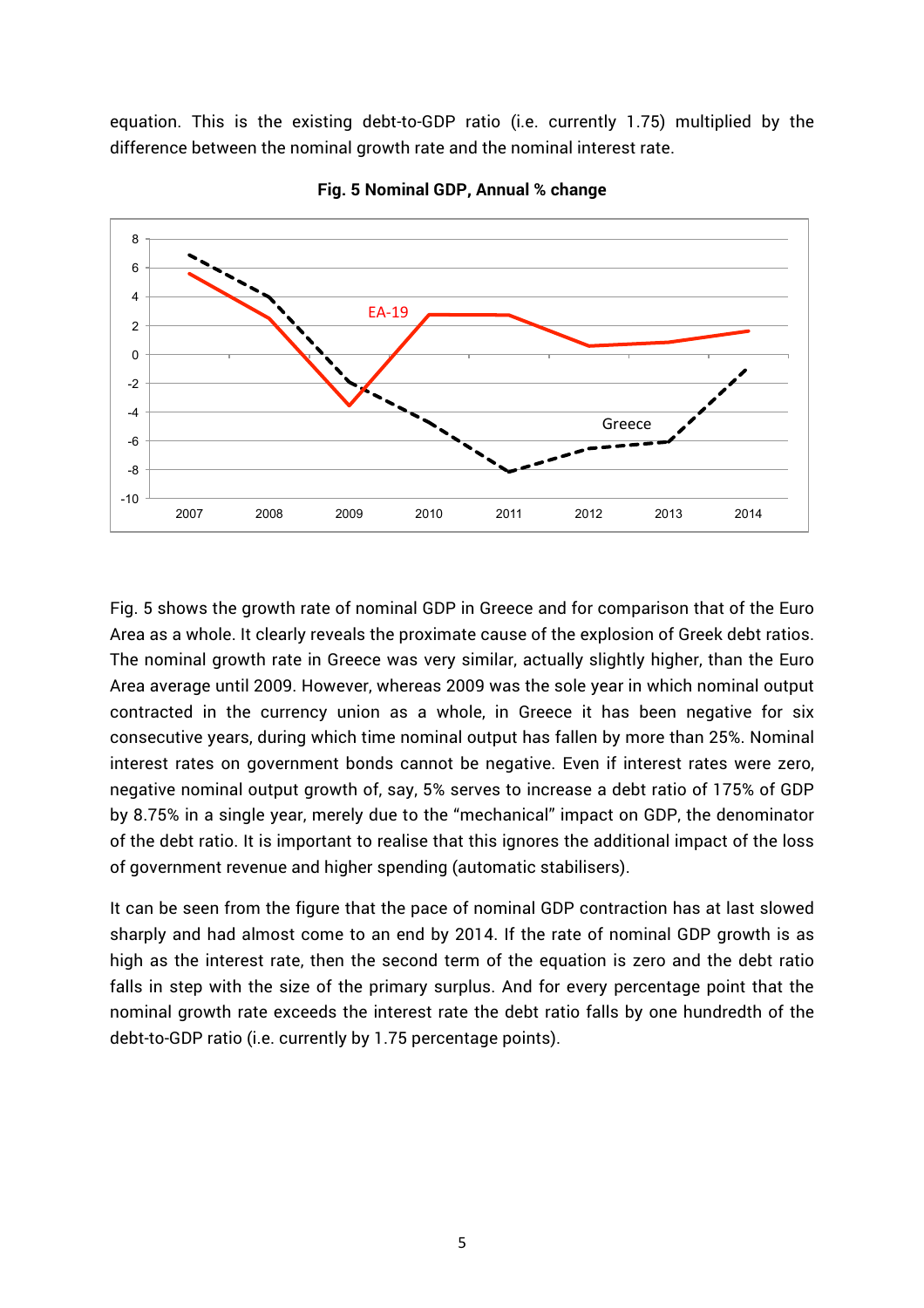### **Implications And Options**

What does this analysis imply? The first key point is that, contrary to what is suggested by those claiming that Greek debt is obviously unsustainable, the debt ratio is currently close to being on a declining trajectory. If the primary surplus and the interest rate are merely maintained – not even increased and decreased, respectively – the Greek debt burden will fall, albeit extremely slowly, even if nominal GDP is stagnant. Secondly, given that interest rates are already low, the priority must be to increase the rate of nominal output growth, which is in any case on the cusp of moving into positive territory. This would substantially accelerate the pace of debt reduction. What are the prospects of this? Clearly this is hard to judge and, more importantly, will depend decisively on policy choices in Greece and elsewhere that are currently highly uncertain. But some assessments can be made and options set out.

Start with *real* output. Countries that have a large negative output gap, as Greece undoubtedly does following six years of recession, can be expected, on emerging from crisis and once a demand squeeze has been lifted, to grow rapidly in real terms because they have a lot of underutilised labour and capital.<sup>5</sup> The predicted modest acceleration of the growth of Euro Area partners, the depreciation of the Euro and the decline in energy costs will provide some growth stimulus.

Clearly the Greek fiscal stance will be important. Faster growth will itself tend to increase the primary surplus without discretionary consolidation. If the fiscal stance is relaxed, as is widely predicted to be the intention of the new government after the election, the structural primary surplus will decline, but economic growth will be higher. Which effect predominates in terms of the effect on the current primary surplus and on debt ratios is uncertain and will depend on the nature of the fiscal measures adopted and imponderables such as confidence effects. A growing literature suggests that, under prevailing conditions, fiscal multipliers are substantially above 1, implying falling debt ratios. <sup>6</sup> What would clearly be much more favourable in terms of fiscal consolidation would be additional government investment spending in Greece that is financed externally, i.e. by some form of Europeanlevel intervention.<sup>7</sup> Also conducive would be expansionary policies by other Euro Area Member States in their own countries (even if trade linkages with Greece are rather weak).

<u> 1989 - Johann Barn, mars ann an t-Amhair an t-Amhair an t-Amhair an t-Amhair an t-Amhair an t-Amhair an t-Amh</u>

<sup>5</sup> Examples of such turnarounds include the United Kingdom after the ERM crisis or Sweden after the financial crisis in the early 1990s. These rebounds came after currency depreciations. On the related issue of Greek price competitiveness see below.

<sup>6</sup> E.g. chapter 1 of the *independent Annual Growth Survey 2015*, http://www.iagsproject.org/documents/iags\_report2015.pdf/, and Gechert/Rannenberg 2014, Are Fiscal Multipliers Regime-Dependent? A Meta Regression Analysis, *IMK Working Paper* 139, http://www.boeckler.de/imk\_5279.htm?produkt=HBS-005937&chunk=1&jahr=/

<sup>7</sup> For some proposals see the *independent Annual Growth Survey 2015*, http://www.iagsproject.org/documents/iags\_report2015.pdf/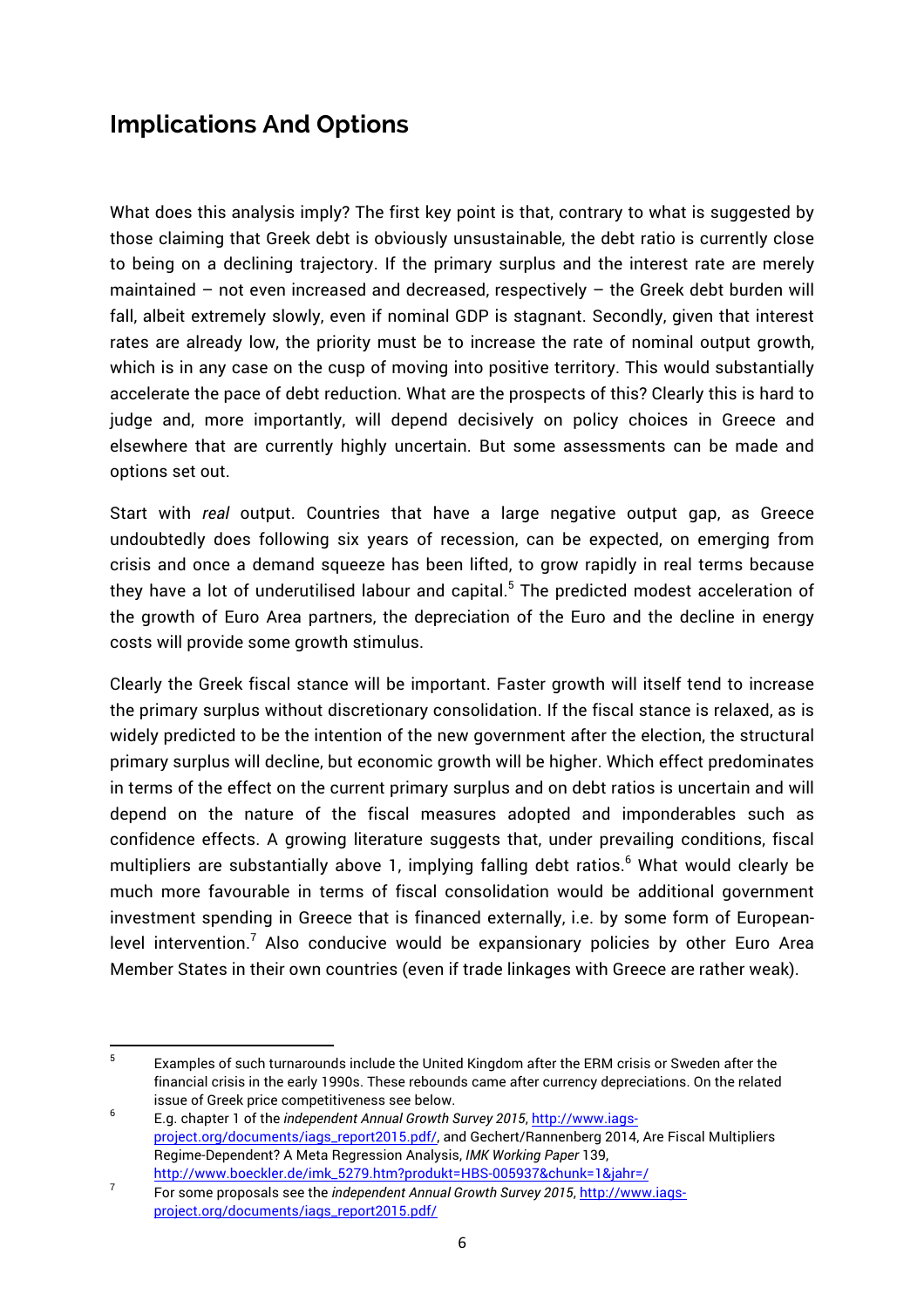Regarding the price component of nominal output, the first issue is the average inflation rate of the Euro Area. The ECB target is just under 2%. Currently inflation is around 0.3%. Merely by virtue of the ECB "doing its job" and raising the inflation rate by 1.7 percentage points, assuming the Greek inflation rate moves in tandem, would bring about a fall in the debt-to-GDP ratio of almost 3 percentage points every year just by the mechanical effect of higher nominal output growth.<sup>8</sup>

The second issue concerns the need for Greek inflation to remain below the Euro Area average in order for the country to regain lost competitiveness. There is no doubt that this was necessary after the crisis broke, and this explains a considerable part of the decline in nominal GDP. The extent to which this remains the case going forward, however, is disputed, and would warrant a more thorough discussion than is possible here.<sup>9</sup> Fig. 6 shows that the inflation gap appears to have peaked at the end of 2013. Since then the gap – and thus the extent of the intra-EMU price-competitiveness improvement – has tended to narrow, against the background of a worrying disinflationary trend in the Euro Area as a whole. If the inflation gap were to stabilise at 1 percentage point and if the ECB were to genuinely commit to fulfilling its mandate by deploying the quantitative easing measures needed to raise the overall inflation rate to its target, the nominal component of GDP growth in Greece going forward would be around 1%. Under such conditions nominal growth rates of 3% would appear far from implausible, if domestic austerity were loosened somewhat.

Higher real growth rates would be perfectly conceivable given external support for investment, in which case also the inflation gap would shrink, and the primary surplus would rise without any increase in discretionary fiscal consolidation. Once the growth dynamic is kick-started the substantial unused capacities suggest that it could be maintained for a substantial period.

<sup>8</sup> 9

In fact due to fiscal drag and other factors, the impact would probably be higher still.

What is clear is that unit labour costs have adjusted dramatically, prices less so, although still substantially. The current account deficit is down to below 3% of GDP and the recent euro depreciation will help improve competitiveness vis-à-vis non-Euro Area countries. What is still uncertain is whether the competitiveness and current account improvements have gone far enough that they can be maintained when growth and domestic demand pick up (see the discussion in Ch. 5 of the iAGS 2015, http://www.iags-project.org/documents/iags\_report2015.pdf/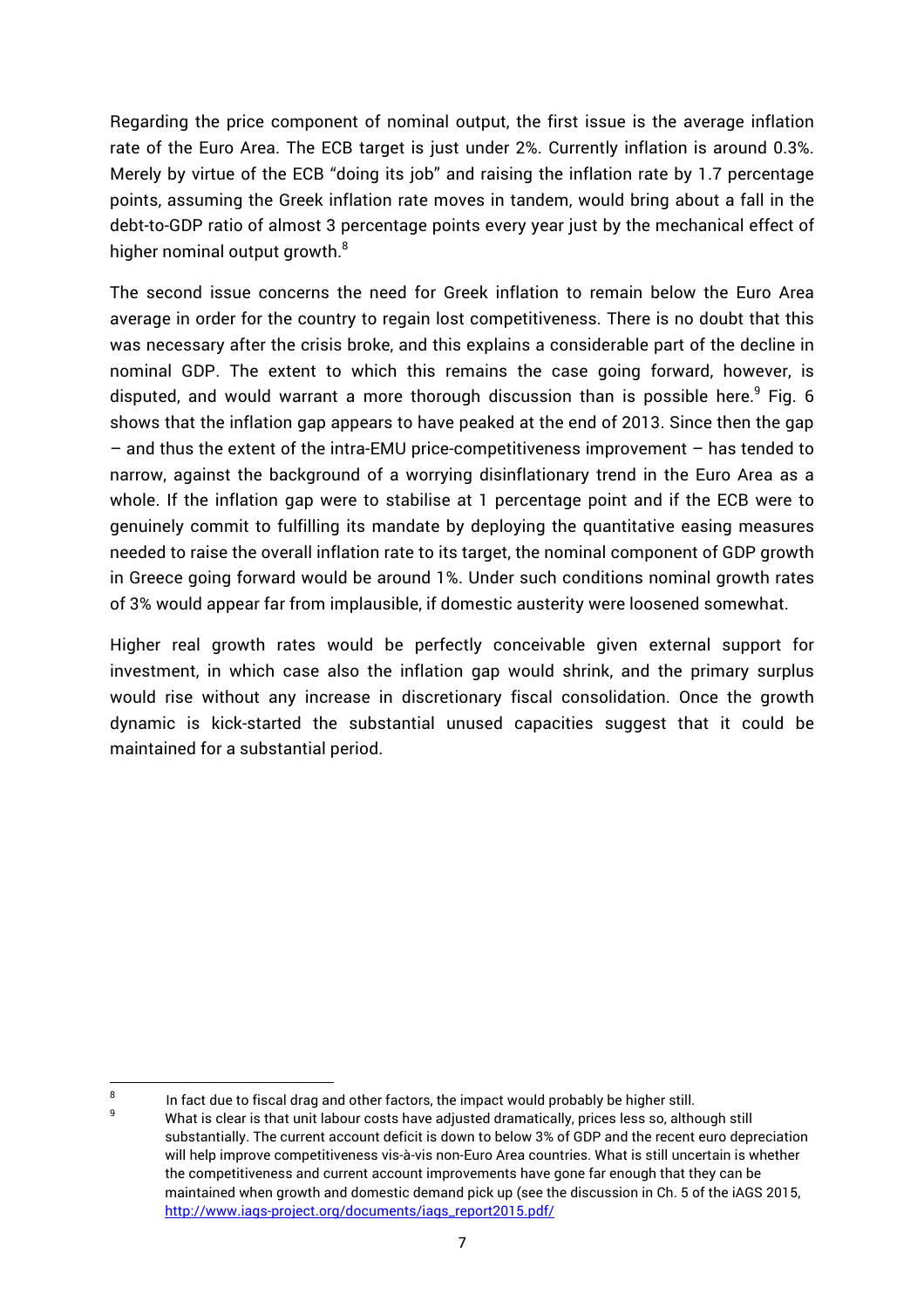

**Fig. 6 Euro Area-Greece Inflation Differential, HICP, %-points**

Simple illustrative simulations along the lines sketched out above show that *even without any further cuts in interest rates and discretionary increases in the primary surplus*, steady falls in debt-to-GDP ratios over a ten year period would be possible given favourable, but not unrealistic framework conditions permitting faster nominal GDP growth. The ratio falls over a ten-year period to 138% of GDP assuming 2% real growth and 1% inflation (at unchanged interest rates and primary surplus). It would decline to 108% given 3% real growth 1.5% inflation (and conservatively adding 1pp to the primary surplus as a result of the faster growth, not austerity measures).

#### **Conclusions**

Many voices are claiming that Greek public finances are unsustainable and a Greek haircut is inevitable if Grexit is to be avoided. This is superficially plausible, but a close analysis shows it to be clearly wrong. Sustainability depends on the framework conditions and, given the existing level of the variables, decisively on the rate of nominal economic growth. It has been shown that even without lowering interest rates or further discretionary measures to raise the primary surplus further from its already high level (such measures would in any case likely be futile if not counterproductive), Greek debt *can* be placed on a firm downward trajectory given even a rather modest recovery in nominal output growth.

This recovery will not come about by itself, however. Nor is it merely a matter of changes in Greece itself. Rather, it has been suggested here that a modest recovery could be achieved, given a more favourable global economic environment, if Greece were permitted to loosen the fiscal straitjacket somewhat and, crucially, provided effective steps are finally taken by the ECB to quickly get inflation back on target. Clearly the latter is not a given. But for as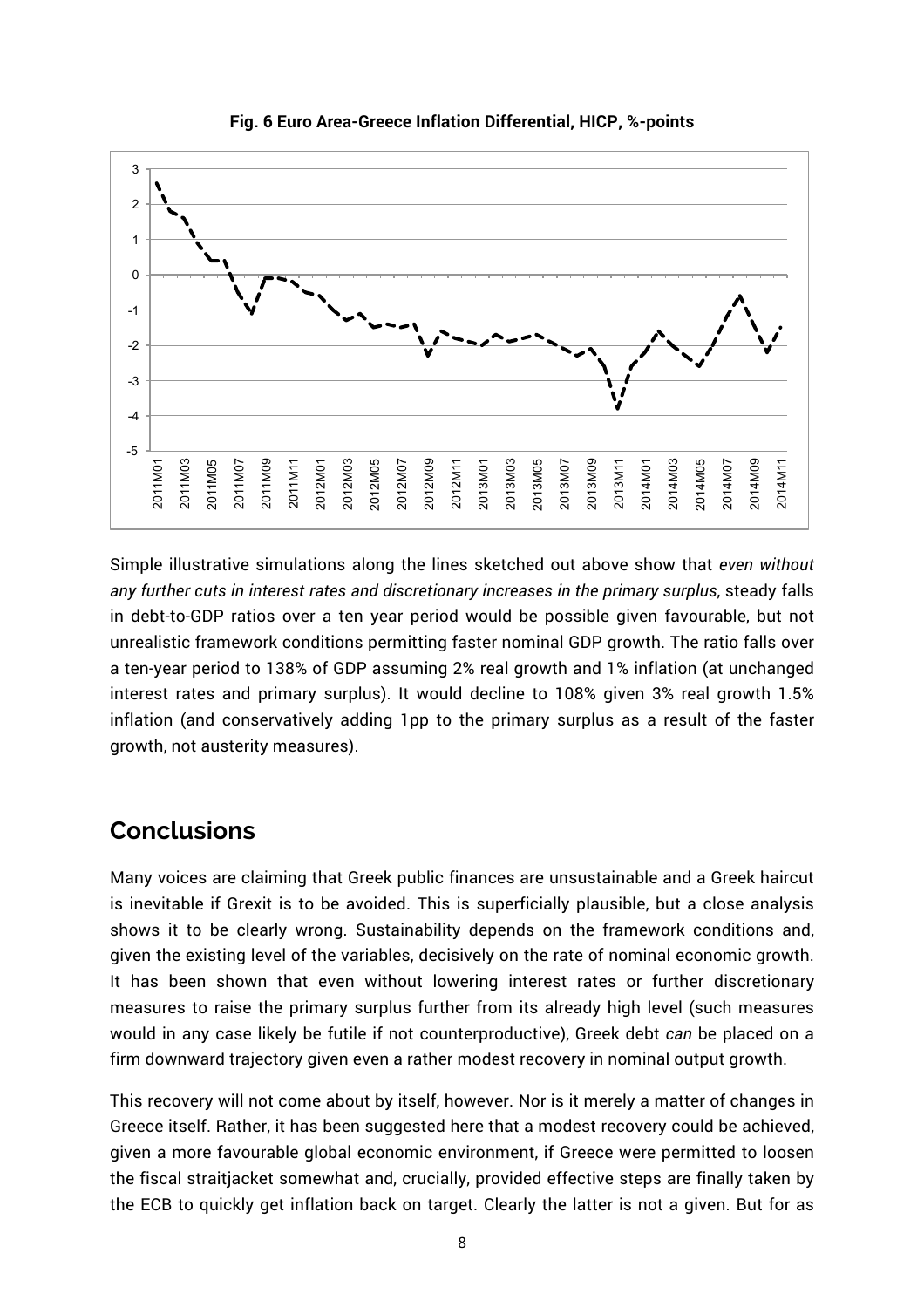long as the ECB is not fulfilling its mandate, lectures to the Greek electorate on debt sustainability seem rather misplaced, if not slightly absurd. A more substantial recovery, and thus faster improvement in debt ratios, would presuppose some form of Europeanfinanced support for public investment in the country, while more expansionary fiscal policies in other countries, such as Germany, would help somewhat. Certainly the already accorded interest-rate concessions will need to be maintained in order to prevent the increase in nominal GDP growth being offset by substantial rises in interest rates paid by Greece. Given current conditions, interest rate rises in the Euro Area as a whole are not on the agenda for the foreseeable future.

After the results of the Greek elections are known a political deal along these lines could be sought between the new Greek government and the European institutions. As part of this, more technical measures that ease the fiscal burden on Greece in the short-term while maintaining debt servicing in the longer run could, of course, have a part to play. The ECB could send a useful signal immediately prior to the Greek elections by announcing a meaningful quantitative easing programme at its meeting on 22<sup>nd</sup> January. Compared with the current game of chicken between Greeks and the politicians of creditor countries, such an outcome would be much more favourable for both parties. The current uncertainty which is a drag on recovery, the direct losses from a haircut and the likelihood of ongoing financial turmoil from speculation against the bonds of other countries<sup>10</sup> could all be avoided.

Greek default is not inevitable. If it comes about it will have been a policy choice. And those responsible for its consequences should be held to account.

<sup>10</sup> Andrew Watt: The Euro Area – Back To Open Crisis In 2015?, Social Europe, 29.12.2014, http://www.socialeurope.eu/2014/12/euro-area-back-open-crisis-2015/